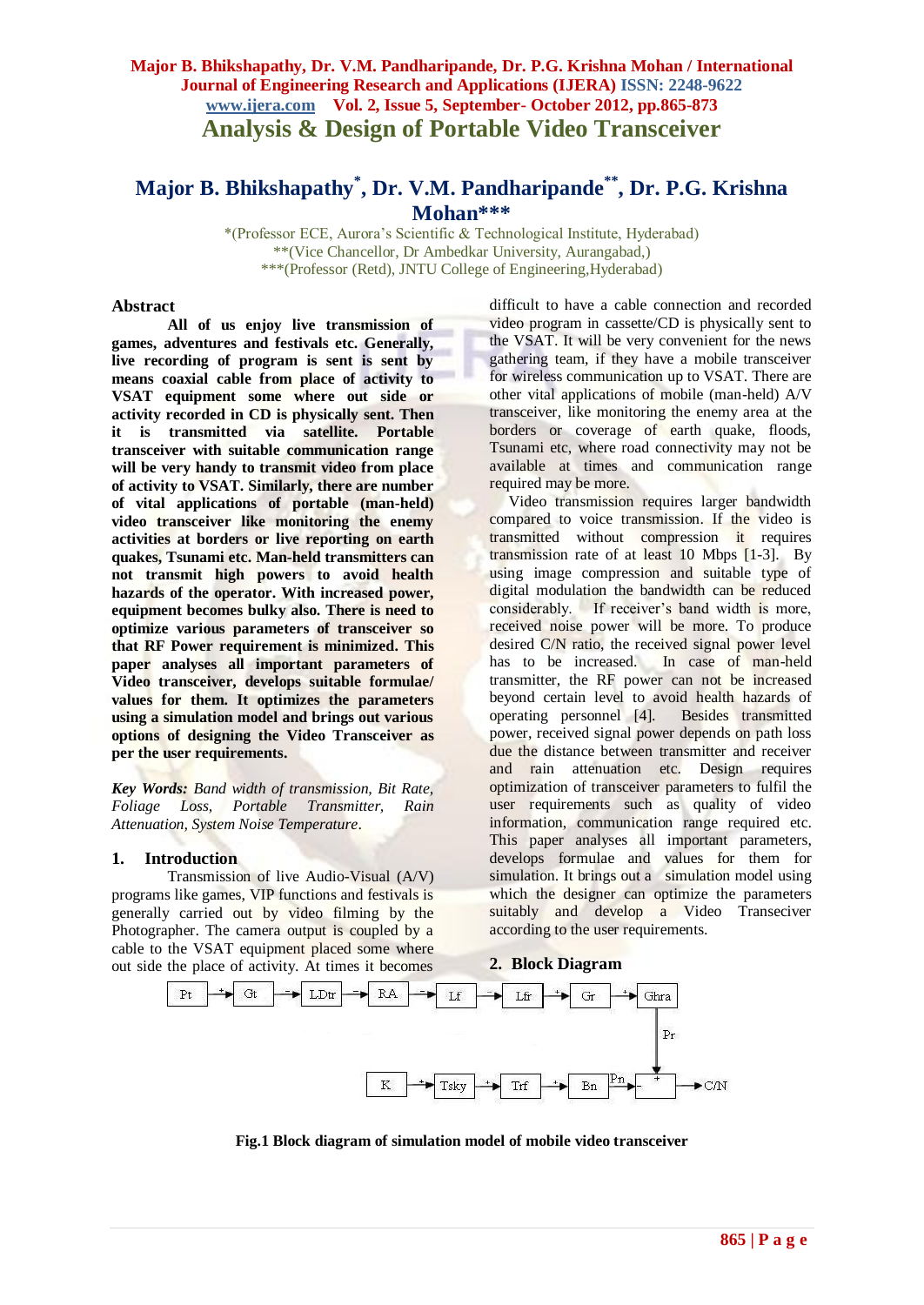**Legend:** All Values are in dBs

- Pt Power Transmitted ;
- Gt- Gain of Transmitting Antenna

LDtr- Path Loss due to Distance between Transmitter and Receiver

RA- Rain Attenuation due the rain in the transmission path

Lfr- Additional loss due to use of higher frequencies

Gr- Gain of Receiving Antenna

Lf- Foliage Loss due to trees

Ghra- Gain due to Height of Receiving Antenna

Pr- Received Power by the Receiver

K- Boltzmann's Constant

Tsky- Noise Temperature at the input of the receiver due to sky noise

Trf- Noise Temperature of the receiver RF Amplifier

Bn- Bandwidth of Noise (receiver)

Pn- Noise Power at the receiver

C/N- Carrier to Noise Ratio (at the input of the demodulator) of the receiver

The parameters shown in the block diagram are explained in succeeding paragraphs. C/N ratio is calculated using this diagram.

2.1 Path Loss due to distance between transmitter and receiver (LDtr) There are number models to work out the path loss. To analyse and compare these models path loss has been calculated for a typical transceiver whose specifications are given below:-

| (a) Transmitter Power Output   | $\cdot$ 5W                                          |
|--------------------------------|-----------------------------------------------------|
| (b) Transmitter Antenna Height | $: 2m$ (Height of man)                              |
| (c) Transmitting Antenna       | : Omni Directional Rod Antenna                      |
| (d) Receiving Antenna          | : Directional, 1m dia parabolic with 60% efficiency |
| (e) Frequency of Operation     | $\therefore$ 2 GHz                                  |
| (f) T-R Separation             | $: 15$ Km max                                       |

Summary of the path loss calculated is shown at Table No.1.

|  | TABLE.1 Summary of path loss for suburban areas |  |  |  |  |
|--|-------------------------------------------------|--|--|--|--|
|--|-------------------------------------------------|--|--|--|--|

| S No | Model                              | Path Loss (dBm) |
|------|------------------------------------|-----------------|
|      | Free Space Propagation Model       | 142             |
|      |                                    |                 |
|      | Log-distance Model                 | 188             |
| 3    | Okumura Model                      | 152.21          |
|      | Hata Model                         | 215.29          |
| 5    | <b>PCS</b> Extension to Hata Model | 222.52          |
| 6    | Lee Model                          | 164.7           |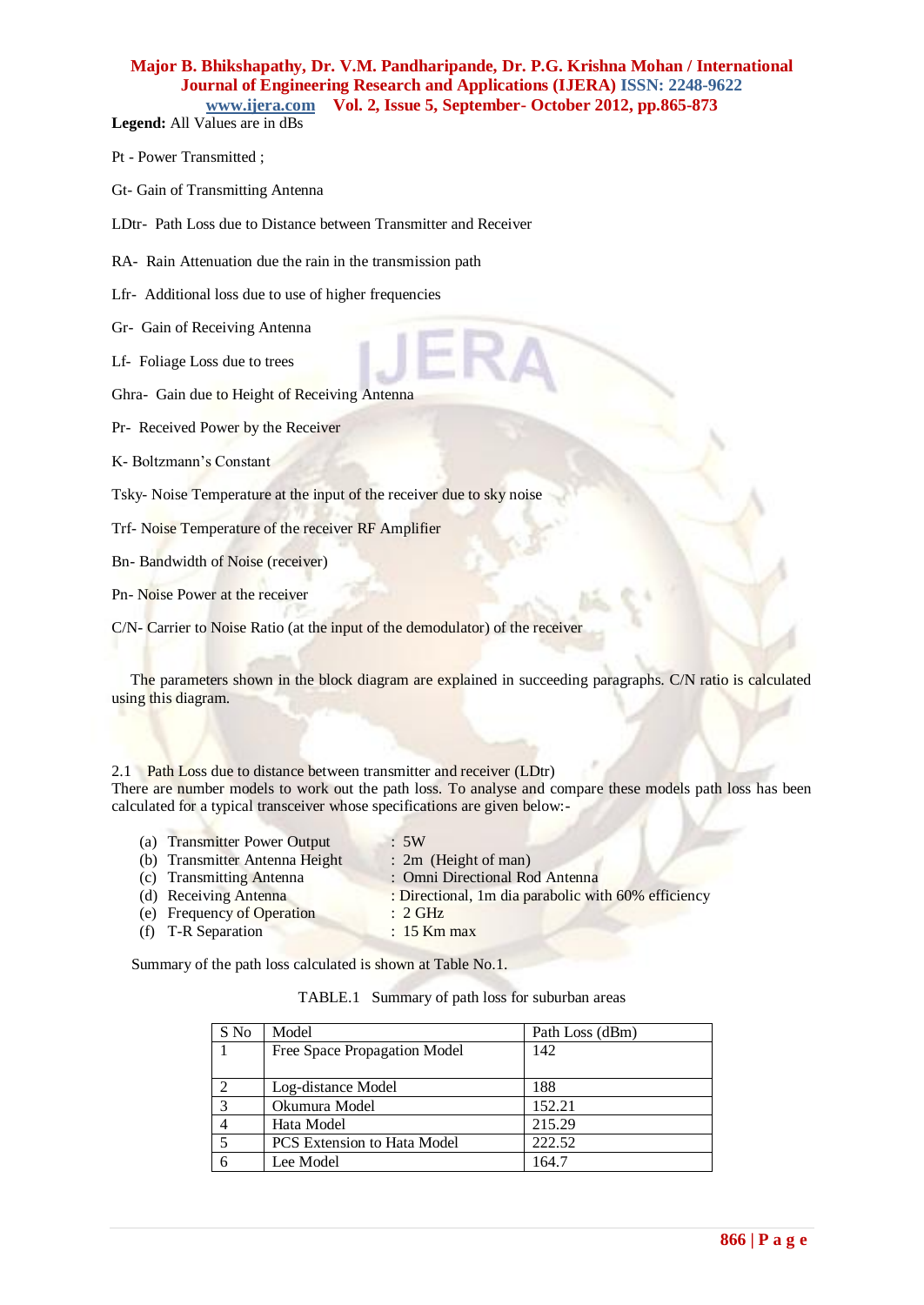As shown in the Table.1, there is a large variation in path loss calculated using existing models.

 To ascertain path loss applicable, field trials have been conducted [5].

#### 2.1.1 Path loss measured in field

Since there is no transmitter available for conducting this experiment, study has been carried out using the existing Cellular Mobile Base Station Transmitters for voice/data communication.

### 2.1.2 Experimental setup

The signal strength was measured at various places using the following method:-

- a) A Laptop having the net monitoring software is used to monitor the signal strength. It gives, Cell Id, the signal strength in dBm.
- b) A GPS is used to find out latitude and longitude (Latlong) of any place, tower etc. It also gives the distance between any two places whose Latlong is known.

#### 2.1.3 Service conditions

- a) Frequency of Operation : 900 MHz
- b) Service Provider : Airtel
- c) Type of Service : Voice , 2G
- d) Band width of Channel : 4 KHz
- **e**) Tower Height :10m Appx

2.1.5 Experimental results**:** Data obtained is tabulated in Table 2

| S<br>N <sub>o</sub> | Cell<br>Id | <b>BSIC</b><br>(BCCH) | <b>RSS</b><br>Idle<br>(dBm) | Latitude | Longitude | Distance<br>Between<br>Serial<br><b>Nos</b> | Appox.<br>Distance<br>From<br>Cell<br>site(Km) | Path<br>Loss<br>Slope<br>(dB/dec) |
|---------------------|------------|-----------------------|-----------------------------|----------|-----------|---------------------------------------------|------------------------------------------------|-----------------------------------|
| 1                   | 6001       | 01(56)                | $-54$                       | 17.55971 | 78.54453  |                                             | 0.5                                            |                                   |
| $\overline{2}$      | 6001       | 01(56)                | $-75$                       | 17.56688 | 78.55403  | $1 - 2$                                     | 1.79                                           | 37.9                              |
| 3                   | 6001       | 01(56)                | $-86$                       | 17.57373 | 78.56593  | $2 - 3$                                     | 3.27                                           | 42                                |
| 4                   | 6001       | 01(56)                | $-97$                       | 17.59774 | 78.56861  | $3-4$                                       | 6.69                                           | 35.4                              |
| 5                   | 50821      | 52(41)                | $-82$                       | 17.57373 | 78.56596  |                                             | 3.0                                            |                                   |
| 6                   | 50821      | 52(41)                | -87                         | 17.58003 | 78.57456  | $5 - 6$                                     | 4.15                                           | 35                                |
| 7                   | 50822      | 21(37)                | $-75$                       | 17.57373 | 78.56593  |                                             | 1.5                                            |                                   |
| 8                   | 50822      | 21(37)                | $-84$                       | 17.58003 | 78.57456  | $7 - 8$                                     | 2.65                                           | 36                                |
| 9                   | 843        | 56(38)                | $-61$                       | 17.59774 | 78.56861  |                                             | 1.0                                            |                                   |
| 10                  | 843        | 56(38)                | $-78$                       | 17.61108 | 78.57073  | $9-10$                                      | 2.5                                            | 42.7                              |
| 11                  | 53212      | 10(35)                | $-74$                       | 17.62159 | 78.57121  |                                             | 1.5                                            |                                   |
| 12                  | 53212      | 10(35)                | -84                         | 17.61239 | 78.57198  | $11 - 12$                                   | 2.53                                           | 44                                |
| 13                  | 37121      | 15(39)                | -78                         | 17.50498 | 78.62689  |                                             | 1.5                                            |                                   |
| 14                  | 37121      | 15(39)                | -90                         | 17.51267 | 78.64190  | 13-14                                       | 3.33                                           | 34.6                              |

# TABLE 2. Data of signal strength measured in field (suburban area)

2.1.4 Field conditions

- **a)** Location: The Area of observations is in the outskirts of Secunderabad along Hyderabad- Karimnagar High way and Kushaiguda- Keesara road. Both are Suburban Areas.
- **b)** Atmospheric Conditions: Dry, Normal Temperature of about 32 degree Celsius, Clear
- c) Sky, Winter Season, between 10 AM and 4 PM.
- d) Ground Conditions: Approximately plain, with no hills etc.
- e) Foliage: There is no dense forest. Only few trees here and there.
- f) Rain : No rain was there during the observation period.

Legend: BSIC – Base Station Identity CodeBCCH – Broadcast Channel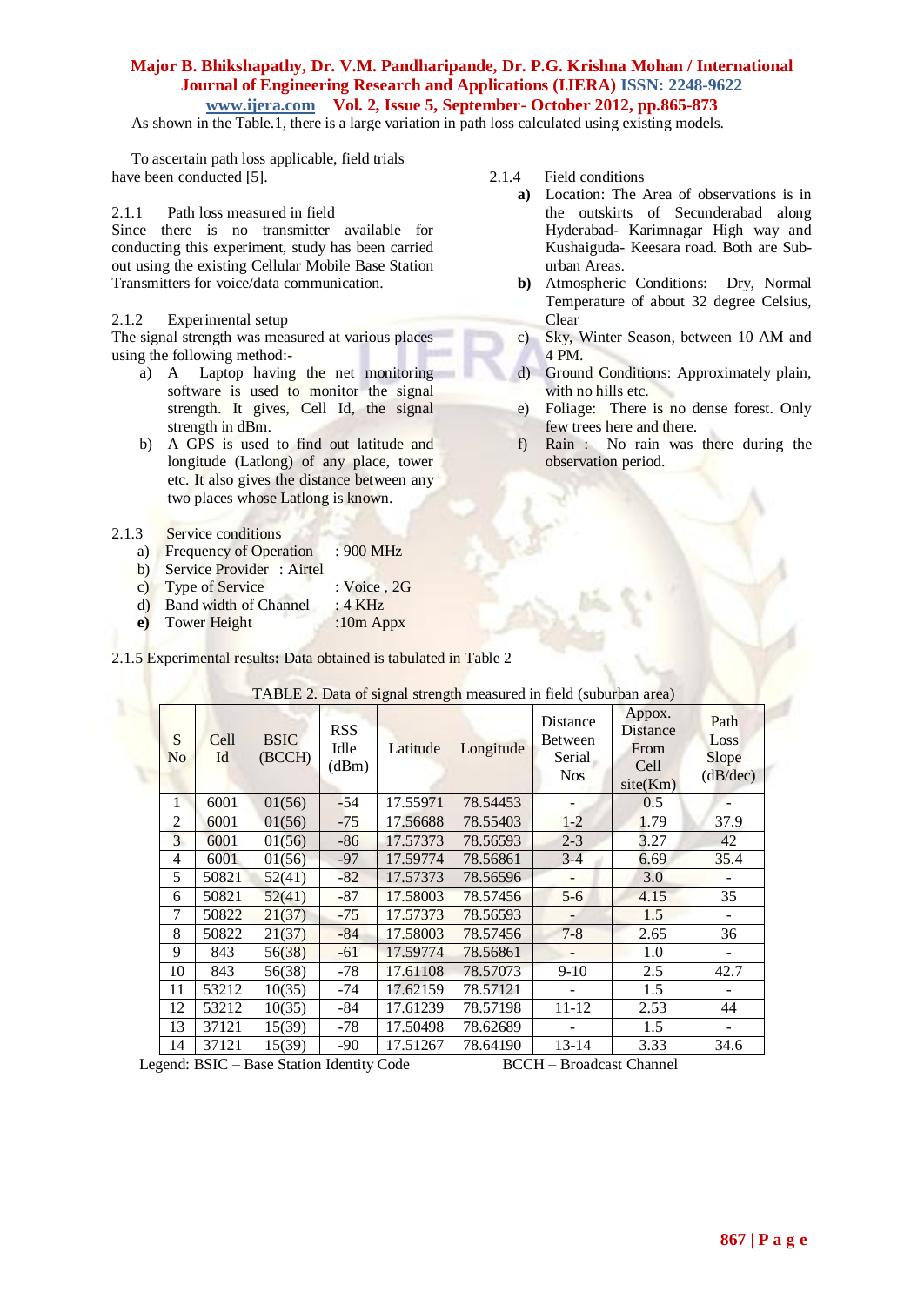2.1.6 Path loss slope calculations

The formula used for path loss slope calculation is as under:-

Path Loss (in dB) = (Path Loss Slope) ( $\log_{10}$  (T-R separation )). For Ex, Path Loss Slope 40 dB/dec means path loss will be 40 dB if T-R Separation is increased by 10 times.

2.1.7 Conclusions on path loss slope

- a. From Table No 3.1 above, the path loss slope is varying from 34.6 to 44. By averaging, the path loss slope is about 38.45 dB /dec.
- b. This Path loss slope is tallying with 40 dB/dec of Lee Model.

As per Lee Model, Power received in mobile environment is given by [6]  $P_r = P_t - 156 - 40 \log r_1 + 20 \log h_1 + 10 \log h_2 + G_t + G_m$ 

$$
P_r = P_t - 156 - 40 \log r_1 + 20 \log h_1 + 10 \log h_2 + G_t + G_m
$$

Where Pt is transmitted power in dBm;  $r_1$  is T-R separation distance in miles

 $h_1$  is height of transmitting antenna in feet;

 $h<sub>2</sub>$  is height of receiving antenna in feet

 $G_t$  is gain of transmitting antenna in dBs;  $G_t$  is the gain of receiving antenna in dBs

Therefore, the path  $\log s$ ,  $L_{\text{Dir}} = (40 \log r) dB$ 

2.2 High frequency loss (Lfr)

The expression 2.1 is applicable for frequency of 900 MHz [6]. To cater for higher frquencies, an additional loss factor (Lfr) has been incorporated in simulation model as

Lfr (db) =  $10 \log_{10} (f/0.9)^2$ , where f is in GHz.

#### 2.3 Foliage loss (Lf)

Foliage Loss is the loss in received signal strength due to presence of trees (forest) in the transmission path between transmitter and receiver. There are number of models to calculate the Foliage Loss [7] based on Depth of Foliage in metres (Df). Summary of Foliage Loss is given at Table 3.

|                |                          | TABLE 3. Summary of foliage loss in dBs (for f=2 GHz) |                    |              |
|----------------|--------------------------|-------------------------------------------------------|--------------------|--------------|
| S.No.          | Depth $(d)$<br>In meters | Weissberger<br>Model                                  | Early ITU<br>Model | Lee<br>Model |
| $\mathbf{1}$   | 100                      | 24                                                    | 31                 | 19           |
| $\overline{2}$ | 200                      | 36                                                    | 47                 | 25           |
| 3              | 300                      | 46                                                    | 60                 | 29           |
| $\overline{4}$ | 400                      | 54                                                    | 71                 | 31           |
| 5              | 500                      | *                                                     | 81                 | 33           |
| 6              | 1000                     | *                                                     | 123                | 39           |
|                | *Model not applicable    |                                                       |                    |              |

 $(2.1)$ 

 $(2.2)$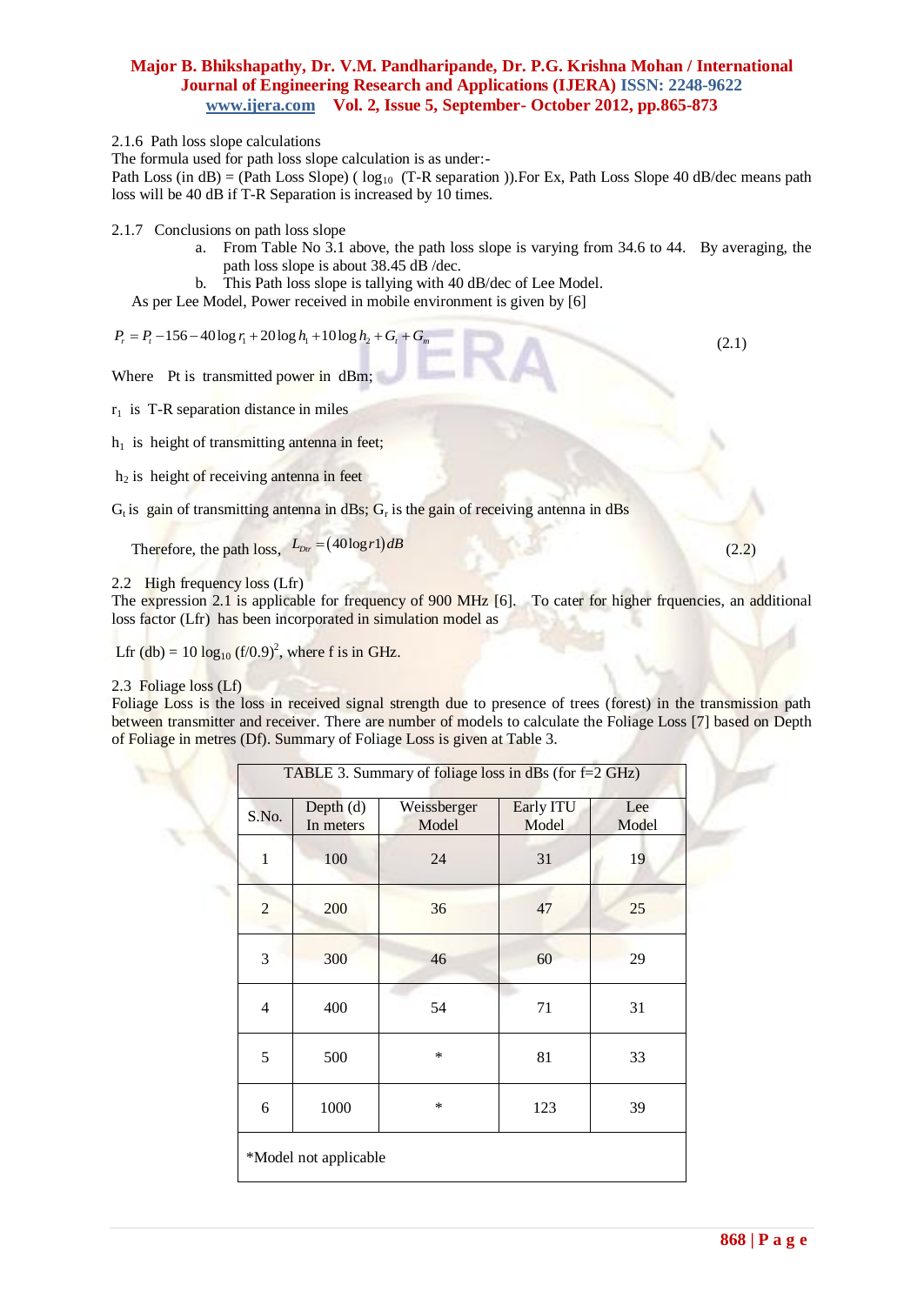Analysis:- Weissberger model is applicable for dense trees only. Early ITU model is impractical at higher frequencies[7]. Compared to these two models, Lee model is more practical for general forests (which are not very dense). As per Lee Model [6],

- (a). L<sub>f</sub> increases with frequency as  $(f)^4$
- (b).  $L_f$  is 3dB for depth 800m, Foliage away from Tx & 5dB for depth 320 m, Foliage nearer to Tx
	- (c).  $L_f$  is 20 dB/dec at 800 MHz

| The | formula                                                                                                    | for | Foliage Loss | designed | to<br>be | used | for | simulation | is |
|-----|------------------------------------------------------------------------------------------------------------|-----|--------------|----------|----------|------|-----|------------|----|
|     | $L_F = \left\{ 10 \log \left( \frac{f}{800} \right)^4 + 3 + 20 \log \left( \frac{d}{100} \right) \right\}$ |     |              |          |          |      |     |            |    |

Where f is the frequency in MHz and d is the depth of foliage in meters.

 I term is included to cater for high frequencies , II term to cater for 3 dB loss at 100m as reference and the III term indicating 20 dB/dec loss is applicable for 800 MHz.

#### 2.4 Rain attenuation (RA) in dBs

Presence of rain in the transmission path causes attenuation in received signal power called Rain Attenuation. To cater for this rain attenuation, generally a Link Margin of 6 dB is provided in addition to the minimum C/N required for the receiver demodulator for satellite link. With 6 dB Link Margin one can assure 99.5% reliability, equivalent to communication loss of 44 hours a year [8].

In addition, rain increases the antenna noise temperature. This increase in antenna noise temperature,  $T<sub>b</sub>$  is given by  $[8]$  $T_b = 280 \left(1 - e^{-\frac{\lambda_{4,34}}{\lambda}}\right) K$  where A is the rain

attenuation in dBs.

Analysis:- Since Slant Path of rain is more in mobile communication, due to less elevation angle, the link margin to cater for heavy rain may be increased to 10 dB. However for moderate rain 6 dB may be sufficient. For 6 and 10 dB rain attenuation the increase in antenna noise temperature works out for 23 and 24 db respectively. So the variables for simulation are taken as: For Heavy Rain – 34 dB, Moderate Rain-29 dB and No Rain – 0 dB.

#### 2.5 Noise power in the receiver (Pn)

Noise Power in the receiver (Pn) is given by[4] Pn  $= K + Ts + Bn$ 

Where K is Boltzmann's constant, -228.6 dBW/K/Hz; Bn is the Band width of transmission and Ts is the System Noise Temperature.

2.5.1 System noise temperature (Ts)

It is given by [4],  $T_s = T_{ANT} + T_{RF}$  Where  $T_{ANT}$ is the Antenna Noise Temperature and  $T_{RF}$  is Noise Temperature of RF Amplifier of the receiver. The antenna noise temperature depends on antenna coupling to all noise sources in its environment as well as on noise generated within the antenna. Antenna elevation affects the antenna noise temperature. Antenna noise temperature decreases with increase of elevation [8]. The antenna noise can be divided into two types of noise according to its physical source: noise due to the loss resistance of the antenna itself and noise, which the antenna picks up from the surrounding environment. Antenna Noise Temperature varies between10 K and 100K depending on the frequency and elevation angle. At 2 GHz, it is 100K max. Atmospheric noises just above the surface of the earth will be affecting the antenna noise temperature. The noise temperature at approximately zero elevation angle (horizon) is about 100 to 150 K [8].

Analysis**:-** For simulation, we may consider that maximum antenna noise temperature to be about 150K. Secondly, Noise Temperature of RF amplifier is depending on the quality of the receiver. For good quality receiver  $T_{RF}$  varies from 60K to 120K . So the maximum value Ts, 270K (24 dB) is used for simulation.

2.6 Band width of transmission

Band width of transmission depends on the Type of Signal, Quality of Signal required, Resolution and Type of Modulation scheme.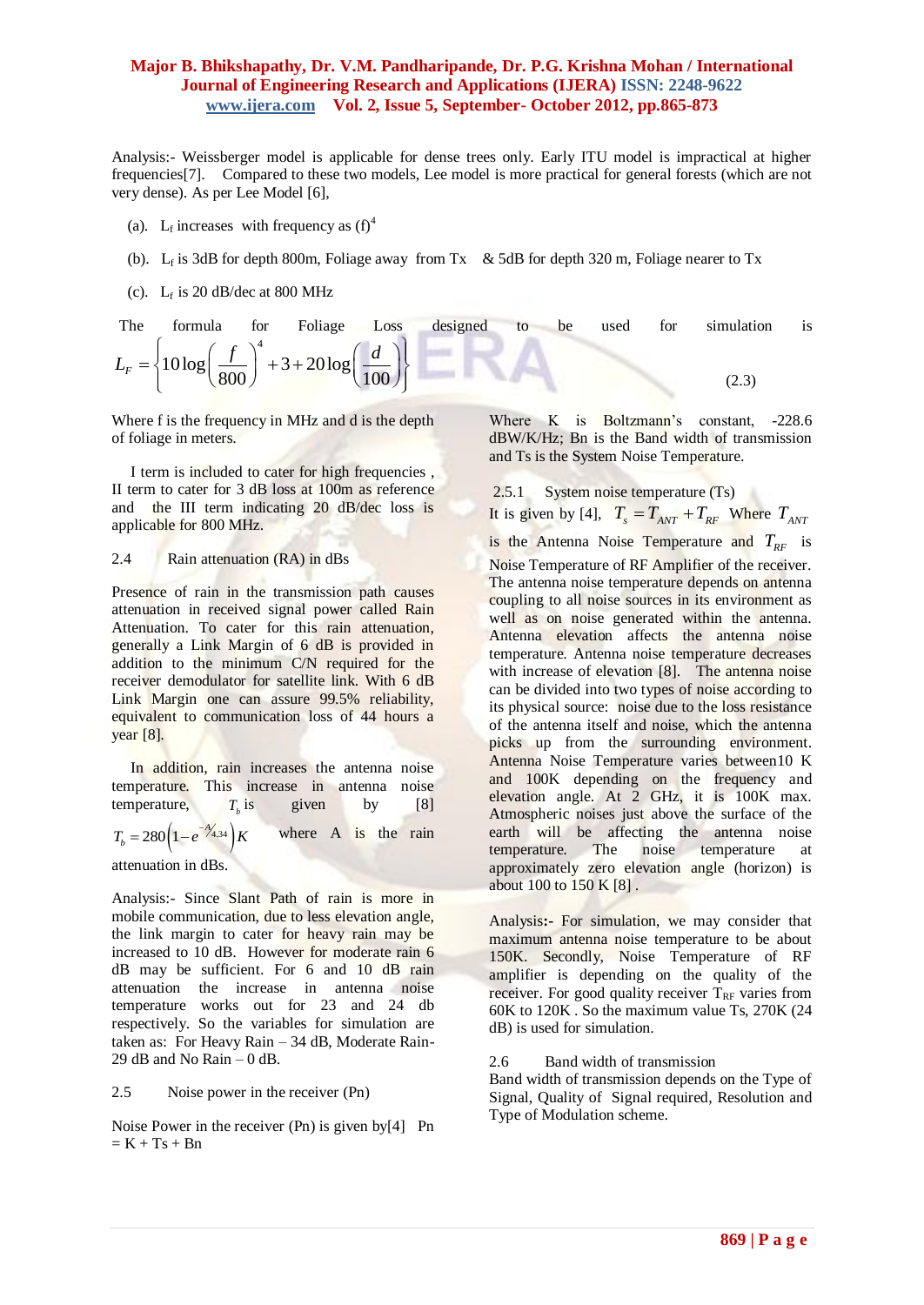2.6.1 Type & quality of Signal**:** The data rate of digital video signal varies depending on the resolution and compression ratio. For the sake of

analysis, the Type of Signal can be represented by the programs Sports, News or Film. Type & Quality of Signal along with resolution decide the Bit Rate (Rb) [10] as shown in Table 4.

|                 | TABLE 4. Relation of signal, quality and bit rate |         |            |               |  |  |  |  |  |  |  |  |
|-----------------|---------------------------------------------------|---------|------------|---------------|--|--|--|--|--|--|--|--|
| S.No.           | Signal                                            | Quality | Resolution | Bit Rate (Rb) |  |  |  |  |  |  |  |  |
| a)              | <b>Sports</b>                                     | Good    | 704 X 576  | 6 Mbps        |  |  |  |  |  |  |  |  |
| b)              | <b>Sports</b>                                     | Average | 544 X 576  | 4 Mbps        |  |  |  |  |  |  |  |  |
| $\mathcal{C}$ ) | <b>News</b>                                       | Good    | 544 X 576  | 3 Mbps        |  |  |  |  |  |  |  |  |
| $\rm d)$        | Film                                              | Good    | 544 X 576  | 2 Mbps        |  |  |  |  |  |  |  |  |
| e)              | Film                                              | Average | 352 X 576  | $0.7$ Mbps    |  |  |  |  |  |  |  |  |

2.6. 2 Type of modulation & Band width

Band width required varies with type of modulation as under [11] :-

- a) QPSK Rb/2
- b)  $8$  PSK  $-Rb/3$
- c) 16 PSK Rb/4 d) 64QAM - Rb/6
- 

2.7 C/N ratio required at the input of receiver Generally, C/N ratio of 18 dB is considered very good [6]. With technological improvements in the receiver even 10 dB is considered adequate for good reception.

#### 2.8 Communication path

Communication Path (CP) has been included in the variables, which may be either 'mobile environment' or 'free space'. When the height of receiving antenna is sufficiently high (about 120m or so) and if there are no obstacles in the transmission path, path loss slope may be of free space rather than mobile environment [6].

Secondly, there is a possibility of using the video transceiver as a repeater, receiving from a field source and transmitting to a GEO satellite, via free space.

# **3. Simulation program**

The model is simulated in MATLAB. This algorithm and the formulae/ values developed for various parameters can be used by the designer to optimize transmitter power output, size and height of receiving antenna etc depending on type and quality of program to be transmitted. By varying the inputs one can obtain essential C/N ratio so that the communication is achieved in desired conditions of user.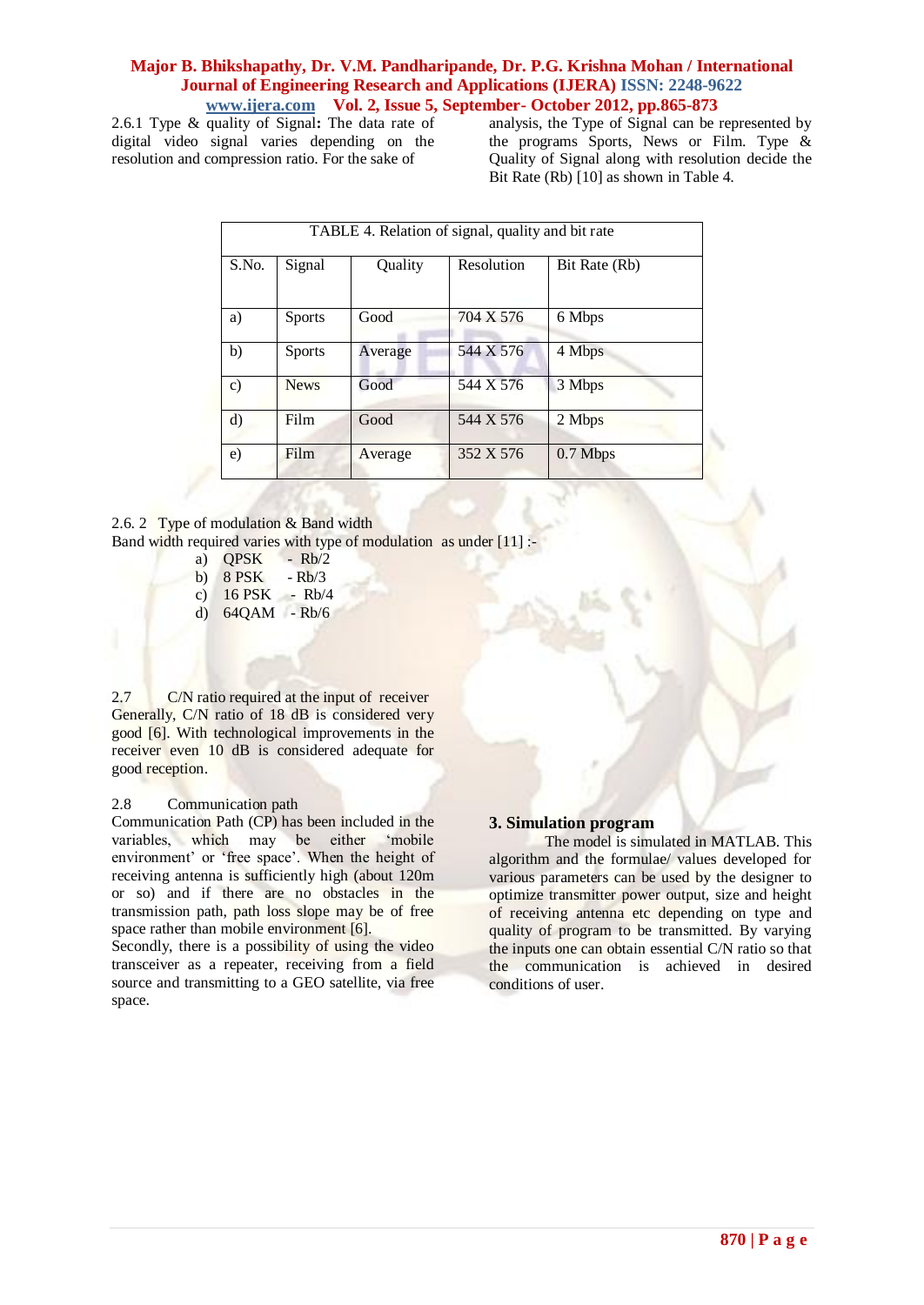#### 3.1 Simulation results

| Table 3. Results of simulation |               |                      |             |         |                |                |           |              |             |                |                     |                   |                                     |          |                          |            |                  |
|--------------------------------|---------------|----------------------|-------------|---------|----------------|----------------|-----------|--------------|-------------|----------------|---------------------|-------------------|-------------------------------------|----------|--------------------------|------------|------------------|
|                                | Transmitter   |                      |             |         |                |                |           | Comn Path    |             |                | Results<br>Receiver |                   |                                     |          |                          |            |                  |
| SNo                            | Prog          | Oual                 | Mod         | Pt<br>W | f<br>GHz Km    | Dtr            | <b>RA</b> | Df<br>m      | CP          | D<br>m         | Hra<br>m            | Rb<br><b>Mbps</b> | <b>B</b> <sub>n</sub><br><b>MHz</b> | Lp<br>dB | Pr<br>$dBm$ dBm $N$      | Pn         | C/               |
| 1                              | <b>Sports</b> | Good                 | <b>QPSK</b> | 5       | $\overline{2}$ | $\mathbf{1}$   | N         | $\Omega$     | M           | 0.2            | 6                   | 6                 | 3                                   | 125      | $-67$                    | $-110$     | 43               |
| $\overline{2}$                 | <b>Sports</b> | Good                 | <b>QPSK</b> | 5       | $\overline{2}$ | $\overline{2}$ | N         | $\Omega$     | M           | 0.2            | 6                   | 6                 | 3                                   | 137      | $-79$                    | $-110$ 31  |                  |
| 3                              | <b>Sports</b> | Good                 | <b>QPSK</b> | 5       | $\overline{2}$ | 3              | N         | $\theta$     | M           | 0.2            | 6                   | 6                 | 3                                   | 144      | $-86$                    | $-110$ 24  |                  |
| $\overline{4}$                 | <b>Sports</b> | Good                 | <b>QPSK</b> | 5       | $\overline{2}$ | $\mathbf{1}$   | N         | 100          | $\mathbf M$ | 0.6            | 6                   | 6                 | 3                                   | 144      | $-77$                    | $-110$ 33  |                  |
| 5                              | <b>Sports</b> | Good                 | <b>QPSK</b> | 5       | $\overline{2}$ | $\mathbf{1}$   | M         | $\bf{0}$     | M           | 0.6            | 6                   | 6                 | 3                                   | 154      | $-87$                    | $-110$  23 |                  |
| 6                              | <b>Sports</b> | Good                 | <b>QPSK</b> | 5       | $\overline{2}$ | 1              | H         | $\theta$     | M           | 0.6            | 6                   | 6                 | 3                                   | 159      | $-92$                    | $-110$ 18  |                  |
| 7                              | <b>Sports</b> | Good                 | <b>QPSK</b> | 5       | $\overline{c}$ | 1              | M         | <b>100</b>   | M           | 0.6            | 6                   | 6                 | 3                                   |          | $176 - 106 - 110$        |            | $\boldsymbol{4}$ |
| 8                              | Film          | <b>Average 64PSK</b> |             | 5       | $\overline{c}$ | $\mathbf{1}$   | H         | 100          | M           | 0.6            | 6                   | 0.7               | 0.11                                |          | $ 178 - 111$             | -124       | 13               |
| 9                              | <b>Sports</b> | Good                 | <b>QPSK</b> | 5       | $\overline{2}$ | 15             | N         | $\mathbf{0}$ | M           | 0.6            | 10                  | 6                 | 3                                   |          | $172$ -100 -110 10       |            |                  |
| 10                             | Film          | <b>Average 64PSK</b> |             | 5       | $\overline{2}$ | 15             | N         | $\theta$     | M           | 0.6            | 10                  | 0.7               | 0.11                                |          | 172 - 100 - 124 24       |            |                  |
| 11                             | <b>Sports</b> | Good                 | <b>QPSK</b> | 5       | $\overline{2}$ | 15             | H         | $\Omega$     | M           | 0.6            | 60                  | 6                 | 3                                   | 182      | $-95$                    | $-110$ 15  |                  |
| 12                             | Film          | <b>Average 64PSK</b> |             | 5       | $\overline{2}$ | 5              | M         | 500          | M           | $\overline{2}$ | 60                  | 0.7               | 0.11                                |          | $215$ -117 -124          |            |                  |
| 13                             | Film          | Average 64PSK        |             | 10      | $\overline{2}$ | 5              | M         | 500 M        |             | $\overline{2}$ | 60                  | 0.7               | 0.11                                |          | $215$ -114 -124 10       |            |                  |
| 14                             | Film          | Average 64PSK        |             | 5       | $\overline{2}$ | 5              | M         | 500          | M           | $\overline{2}$ | 100                 | 0.7               | 0.11                                |          | $ 215  - 113  - 124  11$ |            |                  |
| 15                             | Film          | Average 64PSK        |             | 5       | $\overline{2}$ | 3              | M         | 300 M        |             | 0.6            | 100                 | 0.7               | 0.11                                |          | $ 201  - 110  - 124  14$ |            |                  |
| 16                             | Film          | Average 64PSK        |             | 5       | $\overline{2}$ | $\overline{2}$ | M         | 200 M        |             | 0.2            | 100                 | 0.7               | 0.11                                |          | $ 191  - 109$            | $-124$ 15  |                  |

#### **Legend : Bold** indicates the changed data as

compared to last serial number

- **SNo** Serial Number
- **Prog-** Type of Program<br>**Qual-** Quality Required
- **Quality Required**
- **Mod** Type of Modulation
- **Pt W** Transmitter Power
- **f GHz** Frequency;
- **Dtr Km**-Distance between Transmitter and Receiver in Km
- **RA** Rain Attenuation :
- **H** Heavy, **M** Moderate, **N** No Rain

**Df m-** Depth of Foliage in metres in transmission path **CP**- Communication Path : **M**- Mobile, **F**- Free Space **D m-** Diameter of Receiving Antenna **Hra m**-Height of Receiving Antenna **Rb Mbps**- Bit Rate **Bn MHz**-Bandwidth **Lp dB** path loss in dBs **Pr dB**-Power Received **C/N**- C/N Ratio available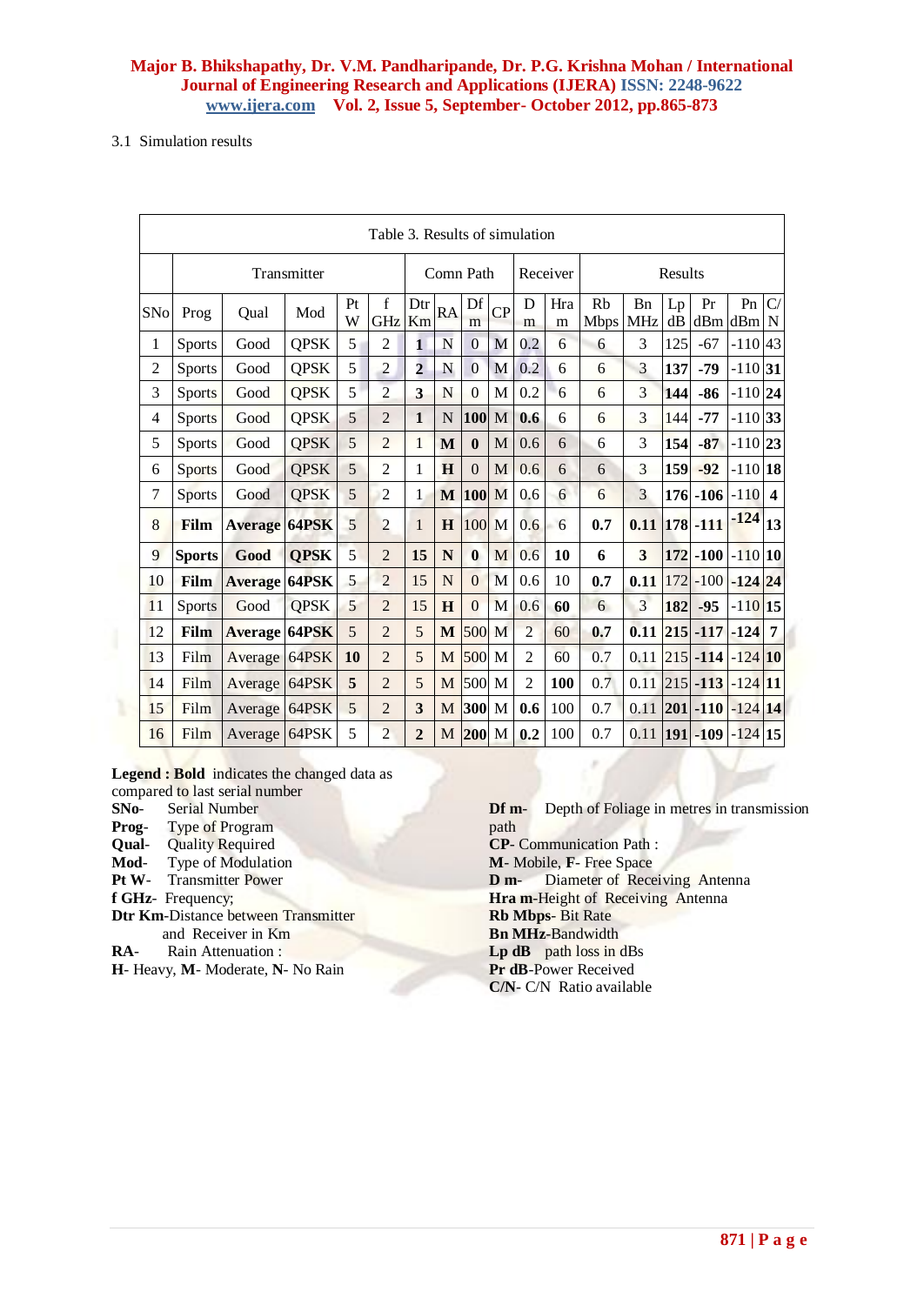## **4. Discussion of results (with reference to Table 3)**

The results show that it is possible to design a mobile video transceiver for various applications, in different conditions as under:-

4.1 For News Reporting-

1. S. No 1, 2 and 3, shows that communication up to 1- 3 Km is possible with Transmitter Power of 5 W **if Foliage Loss is negligible and there is no rain.**

2. S. No 4 shows that communication up to 1 Km is possible with Transmitter Power of 5 W, even **if depth of foliage is up to 100 m, but no rain should be there.**

3. S. No 5 and 6 show that communication up to 1 Km is possible with Transmitter Power of 5 W, even **in heavy rain, if Foliage Loss is negligible.**

4. S. No 7and 8 indicate that communication up to 1 Km is possible with Transmitter Power of 5 W, **even in heavy rain and depth of foliage is up to 100m, but with a compromised video signal.**

4.1.1 Conditions in which communication not Possible

1. S. No 12 indicates that communication is **Not OK**, even up to 5 Km with 5 W with Receiver Antenna Height to 60 m, **if depth of Foliage is 500m**, even in **Moderate rain.**

4.2 For Defence Applications like enemy area monitoring with un-manned Aerial Vehicle (UAV), etc.

1. S. No 9 and 10 show that communication is **Good** up to 15 Km with Transmitter Power of 5 W **with Receiver Antenna Height to 10 m and with compromised video signal**, if no Foliage Loss is there and no rain is there.

2. S. No 11 shows that communication is Good up to 15 Km with Transmitter Power of 5 W if Receiver Antenna Height is 60 m, even in **Heavy** rain if no Foliage Loss is there.

3. S. No 13 shows that communication **is possible** up to 5 Km with Transmitter Power of 10 W with Receiver Antenna Height to 60 m, **if depth of Foliage is 500m**, even in **Moderate rain.**

4. S. No 14, 15 and 16 show that communication is possible for 2-5 KM, with 5W in moderate rain and varying foliage, **if antenna height is 100m** by optimizing the parameters of the transceiver.

#### **5. Conclusion**

- 1**.** This paper brings out all important aspects in the design of a Video Transceiver and developed expressions for the factors affecting the design.
- 2. The Simulation program makes the job of designer very simple as he can optimize the parameters and check for its performance before manufacturing the transceiver.
- 3. Video transmission from place of activity to Satellite earth station so far is through coaxial cable or a recorded program in CD is transmitted. This paper shows that it is possible to achieve the communication between a mobile (man-held) video transmitter from place of activity and a static (or vehicle mounted) Satellite Earth Station Transceiver for an optimum range with desired C/N ratio by varying the parameters of the transceivers suitably.
- 4. By using the simulator developed, it is possible to design a transceiver for news reporting and also for defence applications.

## **6. Acknowledgement**

The authors express their heart felt gratitude to Col K.P.C. Rao, Col H.G. Malude and Major T.K. Balakrishnan of M/s Aster Teleservices, Hyderabad, for their technical support in the field trials for measuring the signal strength.

#### **References**

- [1] A.M. Dhake, *Television and Video Engineering, Second Edition* (Tata Mcgraw-Hill, 2002, p-583)
- [2] R.R. Gulati, *Modern Television Practice, Third Edition*( New Age International Publishers,2006, p-647).